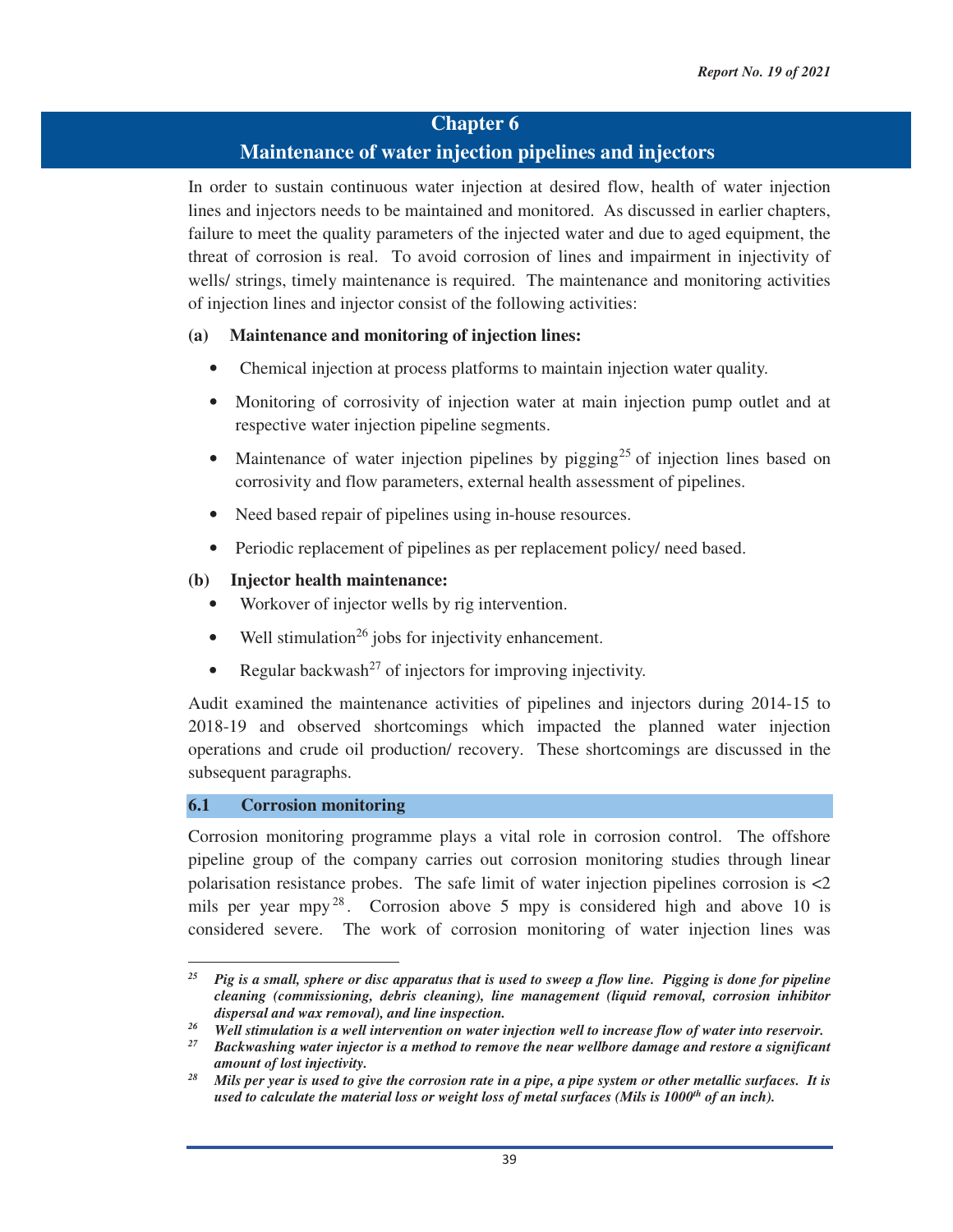entrusted to third party (corrosion technologist) who monitors the corrosion rates at the designated pipeline location.

Audit examined 45 *per cent* of linear polarisation resistance probe study reports (261 out of 582 studies) for Mumbai High field, and 100 *per cent* of study reports (68 studies) for Neelam and Heera field, which were conducted by third party during 2014-15 to 2018-19. Audit observed that in all the study reports examined, corrosion rate was above the safe limit of <2mpy. The average corrosion rate of linear polarisation resistance probe studies is given at table 6.1.

| <b>Field</b>                                 | <b>Platform</b>                | <b>LPR</b> probes | Twore only investigate corresponding the complete material<br><b>Average corrosion rate (mpy)</b> |            |  |  |
|----------------------------------------------|--------------------------------|-------------------|---------------------------------------------------------------------------------------------------|------------|--|--|
|                                              |                                | (Nos.)            | Min                                                                                               | <b>Max</b> |  |  |
| Mumbai                                       | Water Injection North          | 15                | 3.57                                                                                              | 5.73       |  |  |
| High                                         | <b>Water Injection South</b>   | 57                | 5.14                                                                                              | 8.24       |  |  |
|                                              | Infill Complex Water Injection | 56                | 4.25                                                                                              | 6.55       |  |  |
|                                              | South High Water Injection     | 37                | 5.03                                                                                              | 8.16       |  |  |
|                                              | Mumbai North Water Injection   | 96                | 3.72                                                                                              | 5.55       |  |  |
| Neelam $&$                                   | Neelam                         | 20                | 1.69                                                                                              | 10.76      |  |  |
| Heera                                        | Heera                          | 48                | 4.32                                                                                              | 6.61       |  |  |
| <b>LPR: Linear Polarisation Resistance</b>   |                                |                   |                                                                                                   |            |  |  |
| Source: Reports of third party probe reports |                                |                   |                                                                                                   |            |  |  |

**Table 6.1: Average corrosion rate of injection lines** 

As reported by in-house committees<sup>29</sup> and the corrosion technologist, low dosing of oxygen scavenger and other chemicals contributed to corrosion of water injection network at faster rate.

Further, Audit observed that location of most of the linear polarisation resistance probes was at the main injection pump end. The purpose of conducting an independent probeanalysis so close to the point where it is monitored internally (main injection pump end) is not clear. Linear Polarisation Resistance probe can assess performance/ efficiency of the water corrosion inhibitor chemical and other corrosion related parameters up to a limited distance. It would be better served if it is taken at multiple locations rather than only at the main injection pump end.

Management/ Ministry (February/ June 2021) stated that corrosion monitoring is undertaken at representative selective locations at injection water pipeline sector; however, as suggested by Audit more locations will be taken up in future contracts.

# *Recommendation No. 12*

*Considering large number of pre-mature failure of lines, the company may strengthen corrosion monitoring system urgently. More locations away from the main injection pumps should also be taken up for corrosion monitoring in future.*

 *<sup>29</sup> IRS report on Water quality and Injectivity Assessment of Mumbai High (2011), Institute of Oil & Gas Production Technology (2012), In-house committee on pre-mature failure of water injection lines (August 2014).*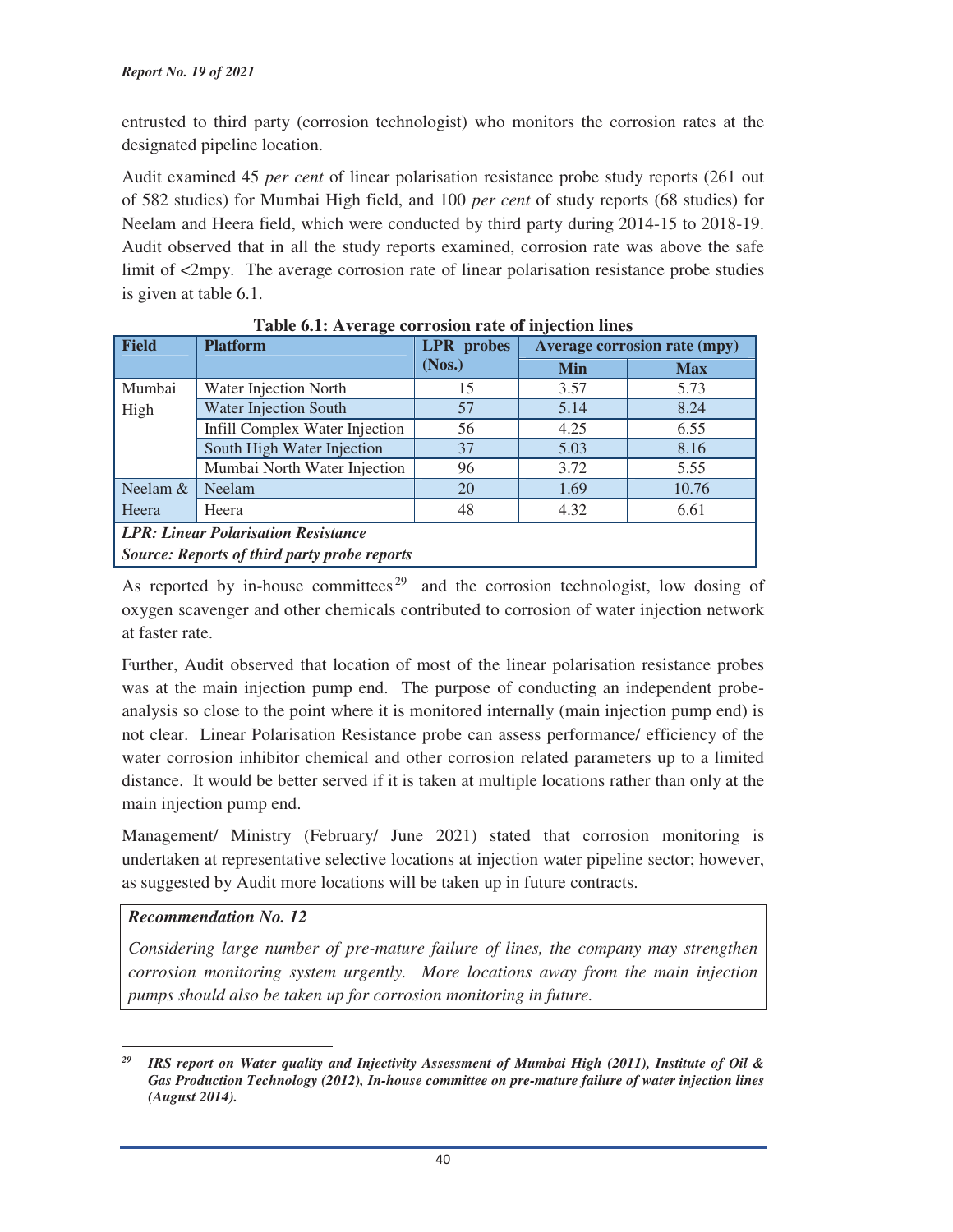# **6.2 Pigging of water injection lines**

Pigging helps to remove debris deposited in pipelines and is one of the most effective and economical methods for control of microbes and monitoring of pipeline integrity. As per the company's Standard Operating Procedure (SOP) of November 2016, pipelines required periodic pigging. The annual workload for pigging is assessed based on the inputs given such as pigging frequency, availability of pipelines, flow characteristics, fluid composition etc. The pipeline group prepares annual pigging plan based on pigging frequency as per OISD code/ inspection and report requirement and SOP of the company. There was substantial shortfall in pigging operations *vis-à-vis* annual pigging plan as could be seen from the table 6.2.

| Year                                                 | Mumbai High                           |                                    |                                                    | <b>Neelam &amp; Heera</b>             |                                    |                                                    |  |
|------------------------------------------------------|---------------------------------------|------------------------------------|----------------------------------------------------|---------------------------------------|------------------------------------|----------------------------------------------------|--|
|                                                      | <b>Approved</b><br>workload<br>(Nos.) | <b>Actual</b><br>pigging<br>(Nos.) | <b>Pigging</b><br>achieved v/s<br>approved $(\% )$ | <b>Approved</b><br>workload<br>(Nos.) | <b>Actual</b><br>pigging<br>(Nos.) | <b>Pigging</b><br>achieved v/s<br>approved $(\% )$ |  |
| 2014-15                                              | 326                                   | 83                                 | 25                                                 | 104                                   | 66                                 | 63                                                 |  |
| 2015-16                                              | 344                                   | 101                                | 29                                                 | 88                                    | 75                                 | 85                                                 |  |
| 2016-17                                              | 405                                   | 61                                 | 15                                                 | 72                                    | 47                                 | 65                                                 |  |
| 2017-18                                              | 386                                   | 73                                 | 19                                                 | 72                                    | 43                                 | 60                                                 |  |
| 2018-19                                              | 460                                   | 148                                | 32                                                 | 72                                    | 79                                 | 110                                                |  |
| <b>Total</b>                                         | 1,921                                 | 466                                | 24                                                 | 408                                   | 310                                | 76                                                 |  |
| Source: Reports and replies furnished by the company |                                       |                                    |                                                    |                                       |                                    |                                                    |  |

**Table 6.2 Pigging plan versus actual** 

It is further seen from the table 6.2 that actual achievement was only 24 *per cent (*Mumbai High field) and 76 *per cent* (Neelam and Heera fields) of the approved workload.

SOP of the company prescribed to collect sample after completing flushing for analysis for iron count, sulphate reducing bacteria, total suspended solids and turbidity. SOP also prescribed to continue flushing of the line and check Millipore<sup>30</sup> rate. Water injection is resumed only when the Millipore level is achieved.

In this regard, Audit observed the following:

# **6.2.1 Mumbai High field**

• As against 981 actual pig runs, samples were reported in only 246 pig runs. Out of 246 samples, in 235 cases (95.52 *per cent*) Millipore test results were not reported and thus, to that extent the utility of pigging was diluted. Resumption of water injection without clearing Millipore test was a deviation from the SOP.

In none of the samples, iron count and total suspended solids was within the required quality parameters and turbidity was within limits in only one sample.

*<sup>30</sup> Millipore test is a quality check of treated water to analyse the presence of suspended solids before and after filter, before injection pumps and injection wells. Millipore rate of flow above 6 litres/ 30 minute is considered an acceptable parameter.*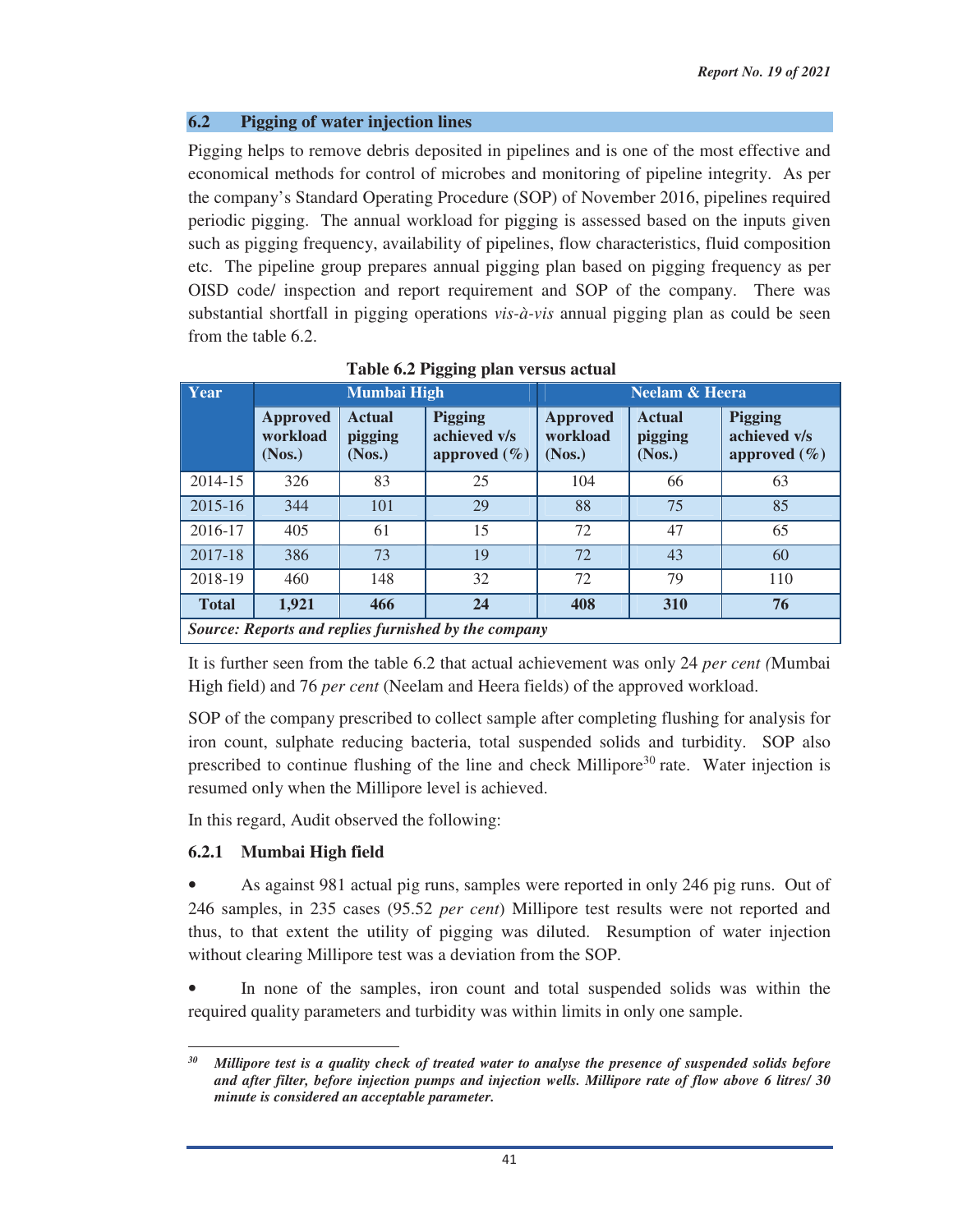• In 161 samples, sulphate reducing bacteria was observed and in 33 samples, it was shown 'under observation' and in 25 it was kept blank.

# **6.2.2 Neelam-Heera fields**

• Only 129 pigging samples were reported as against 310 pig runs (41.6 *per cent).*

• Sulphate reducing bacteria was found present in 34 out of 83 pigging samples in Heera and in 35 out of 48 cases in Neelam.

• 49 cases were denoted with blank data/ as 'under study' in Heera and 13 such cases observed in Neelam.

• General aerobic bacteria presence was found in 67 pigging samples out of 83 in Heera and 37 pigging samples out of 48 in Neelam.

In Neelam, all recorded cases (40) were found with iron content more than the desired level of 0.05 ppm. Heera field did not analyse the iron content in the pigging sample.

Management stated (March/ April 2020) that lesser number of pigging operations against plan was primarily due to disruption/ non-performance of service contractor (four months in 2016-17), non-availability of pigging contract for more than one year and due to manpower (chemist) constraints. It was also stated that reporting of Millipore test will be ensured in future and higher iron count and total suspended solids may be a cumulative effect of less corrosion inhibitor dosing, at times ingress of dissolved oxygen due to malfunctioning of de-oxygenation towers. Management further stated that efforts are being made for optimum doses of corrosion inhibitor and to keep the sulphate reducing bacteria count as 'nil' through sterilisation using three types of bactericides alternately and in future, the results for the iron content analysis shall be recorded as part of the monthly progress report in Heera. Management/ Ministry further added (February/ June 2021) that with the contract for pigging in place, efforts are being made to pig all pipelines as per their scheduled frequency and collection and analysis of post pigging samples are being carried out as per SOP and will be ensured in future as well.

The reply needs to be viewed in light of the fact that (i) recommendations for periodic pigging and sampling analysis made in the previous in-house reports on water injection were not considered, (ii) though the SOP of the company mentioned for analysis of post pigging samples for every line after pigging, there is substantial shortfall in carrying out pigging of lines against requirement, inadequate sample analysis, off specifications quality of water injected into reservoir. Reply is silent on lab results awaited/ not available cases.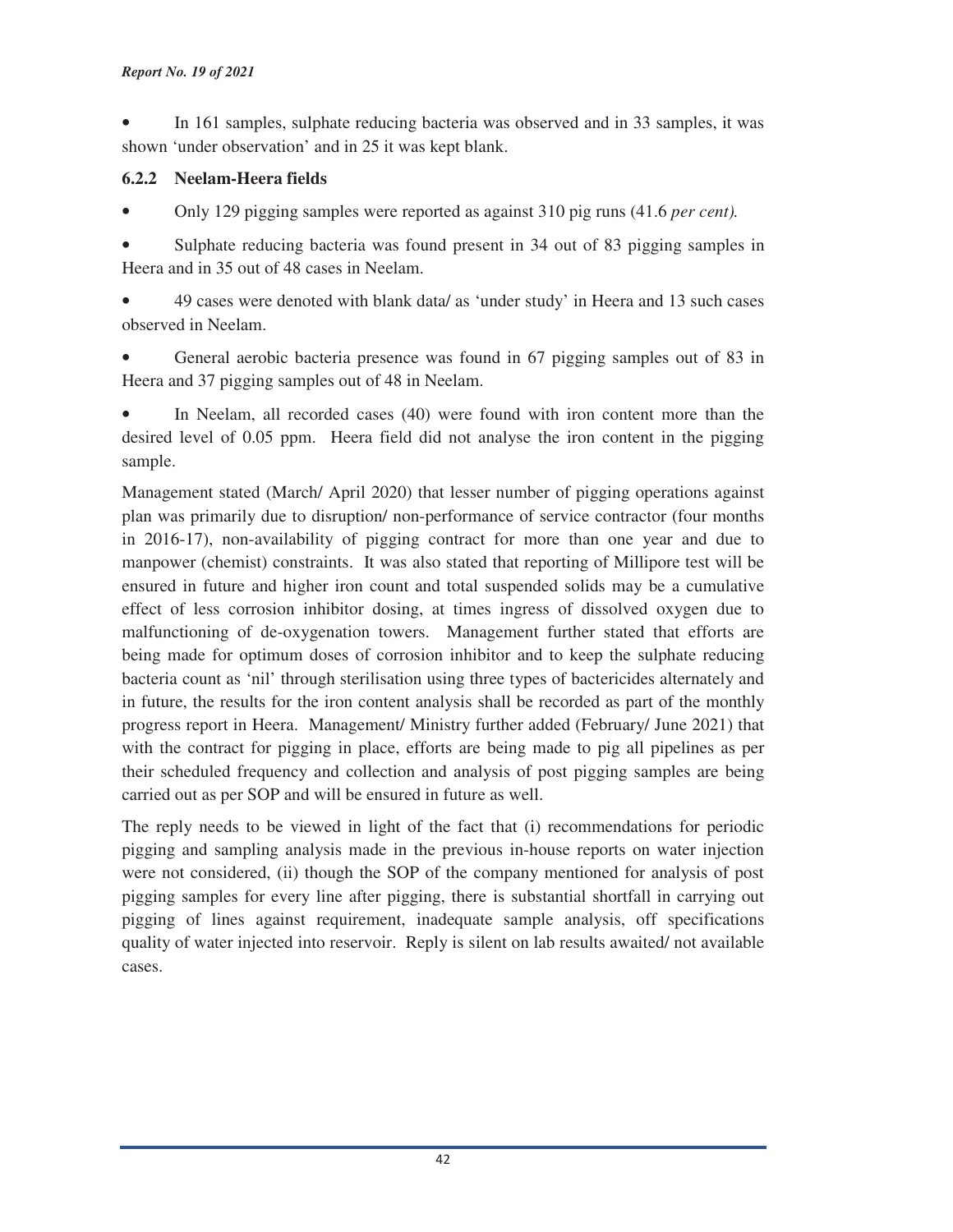#### *Recommendation No. 13*

*The company should adhere to defined frequency of the pigging of lines to ensure health of pipelines and to prevent its faster corrosion. The company should follow pigging operation strictly as per SOP by taking samples on each pig run and analyse them for required quality parameters and microbial growth for corrective actions.* 

#### **6.3 Pre-mature failure of water injection lines**

In-house committees  $31$ , international consultants and the company's research institutes (1994 to 2018) had expressed concern over the accelerated corrosion of water injection lines due to poor quality of water, inadequate pigging of lines and low/ stagnant velocity of lines and recommended remedial measures to restore the quality of water within quality parameters, increase frequency of pigging, etc. The in-house committee had concluded that internal corrosion was the primary reason for premature failure of lines.

Rather than mitigating the corrosion issues, Audit observed that the company reduced (October 2003) the design service life of water injection lines from 25 to 15 years. This was done due to failure of large number of lines on account of internal corrosion. Review of pipelines replaced during 2014-15 to 2018-19 revealed that number of lines had even failed much before attaining the revised design service life of 15 years due to the reasons highlighted above. Further, during 2014-15 to 2018-19, 85 leakages of 44 lines were attended in Mumbai High and eight lines were attended in Neelam and Heera fields. Considering the time lag between date of leakage and date of repair of lines/ replacement, there is substantial loss of water injection. As of March 2019, 48 wells (60 strings) in Mumbai High and eight wells in Neelam and Heera were closed due to line leakages. In WN1 platform of Neelam, injection suspended since 2011 could not be resumed even after a new injection line was commissioned to connect Neelam Water injection (NLW)-WN2 due to pending leakage line replacement. The WN2-WN1 line was subsequently replaced in Pipeline Replacement Projects (PRP)-V in 2018. The Committee appointed for augmentation and distribution of water injection in Mumbai High also reiterated (October 2018) that frequent leakages can be minimised by maintaining the injection water quality as per recommended parameters and preventive maintenance of equipment.

Management stated (April 2020) that failure of pipelines is mainly caused by low flow rate in a sector and when wells were closed for reservoir monitoring. Management accepted that due to line leakage, there is decrease in liquid deliverability and pressure drop. It was also stated that maximum water injection lines of Neelam and Heera fields are now coflex 32 lines in view of its corrosion resistance property and lower maintenance. Management/ Ministry further stated (February/ June 2021) that collection and analysis of post pigging samples are being carried out as per SOP and will be ensured in future as well.

<sup>&</sup>lt;sup>31</sup> Caproco International (1998), in-house committees (2012, 2014).

*<sup>32</sup> A flexible pipe is a configurable product made up of several layers. The main components are leak proof thermoplastic barriers and corrosion-resistant steel wires.*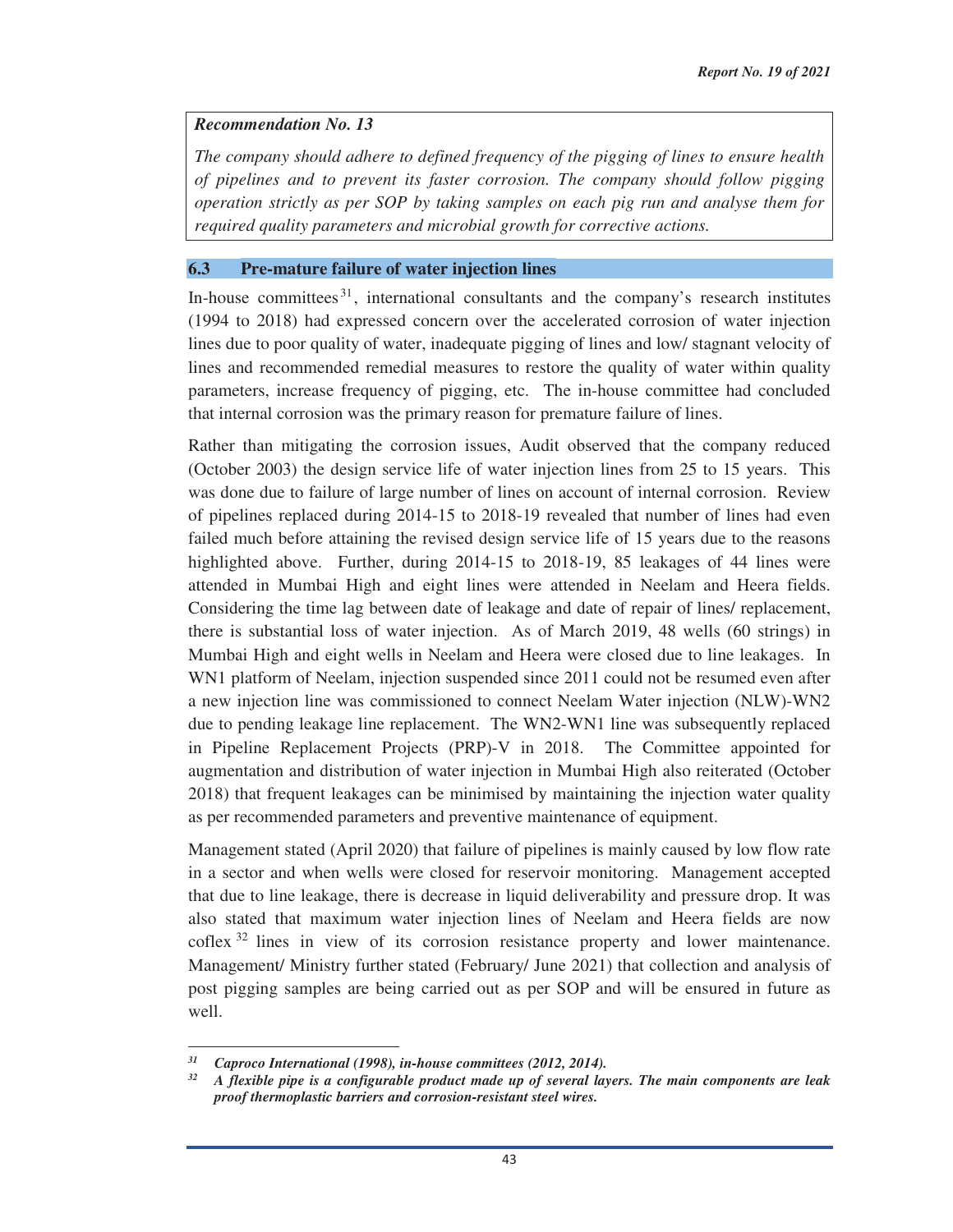The response has to be seen in the light of inadequate implementation of the recommendations of in-house committees/ international consultants and failure to maintain the quality of injection water.

# **6.4 Workover of injectors**

A workover or well servicing is any operation performed on a well to restore or improve its performance. Once a well is put on injection, at some stage of its operating life, it may inject water below its capacity due to either formation related or mechanical problems or both. Therefore, injection well needs repair or replacement of surface facilities. Institute of Oil and Gas Production Technology (IOGPT), research institute of the company, had suggested that the condition of tubing needs to be checked periodically in the interval of 5, 8, 11 and 15 years from last workover. In Mumbai High field, against 123 wells planned for workover, it was carried out only in 61 wells (49.6 *per cent*). The major reason for deviation/ shortfall was non-availability of rigs.

In-house committee constituted for study on water injection improvement in Mumbai High observed (July 2012) that one of the reasons for less water injection is poor well conditions. The committee observed that large number of water injection wells were having tubulars older than ten years and needed servicing. These wells over the period with continuous water injection were suspected to have injectivity loss due to corroded/ damaged tubing and casings and plugging of wellbore and required immediate servicing. Committee recommended 104 wells for workover jobs for wellbore clean out, tubing change, casing repair, gas lift installation for facilitating flow back of wells. It estimated servicing of these 104 wells would enhance the injection of wells by 117,000 bwpd.

The Company hired (April 2015) two dedicated rigs for three years for workover jobs for servicing these identified wells. Only 62 *per cent* of the rig days were used for workover operation while the rig was diverted for additional drilling activities based on work priority for remaining 821 days. During the period 2015-16 to 2017-18, out of identified 100 wells (4 wells already serviced before deployment of dedicated rigs), only 23 could be covered leaving 77 wells pending for workover. It was observed that injectivity in these 23 wells had improved after workover operations. During subsequent period, no separate rig was hired for servicing the remaining wells. This indicated that more emphasis was given for oil production ignoring the long-term impact of less water injection on reservoir pressure and ultimate recovery of oil.

Management stated (March 2020) that workover plan is worked out considering the rig resources available and priority of the wells. Management/ Ministry further added (February/ June 2021) that to address reservoir related issues, wells are planned for intervention on development schemes and other rig interventions are prioritised on need base to address safety.

The reply indicated that due importance was not given for water injection wells. Dedicated rigs hired for workover of water injection wells were diverted to other operations and there is no plan to service left over identified wells to improve injectivity. The need for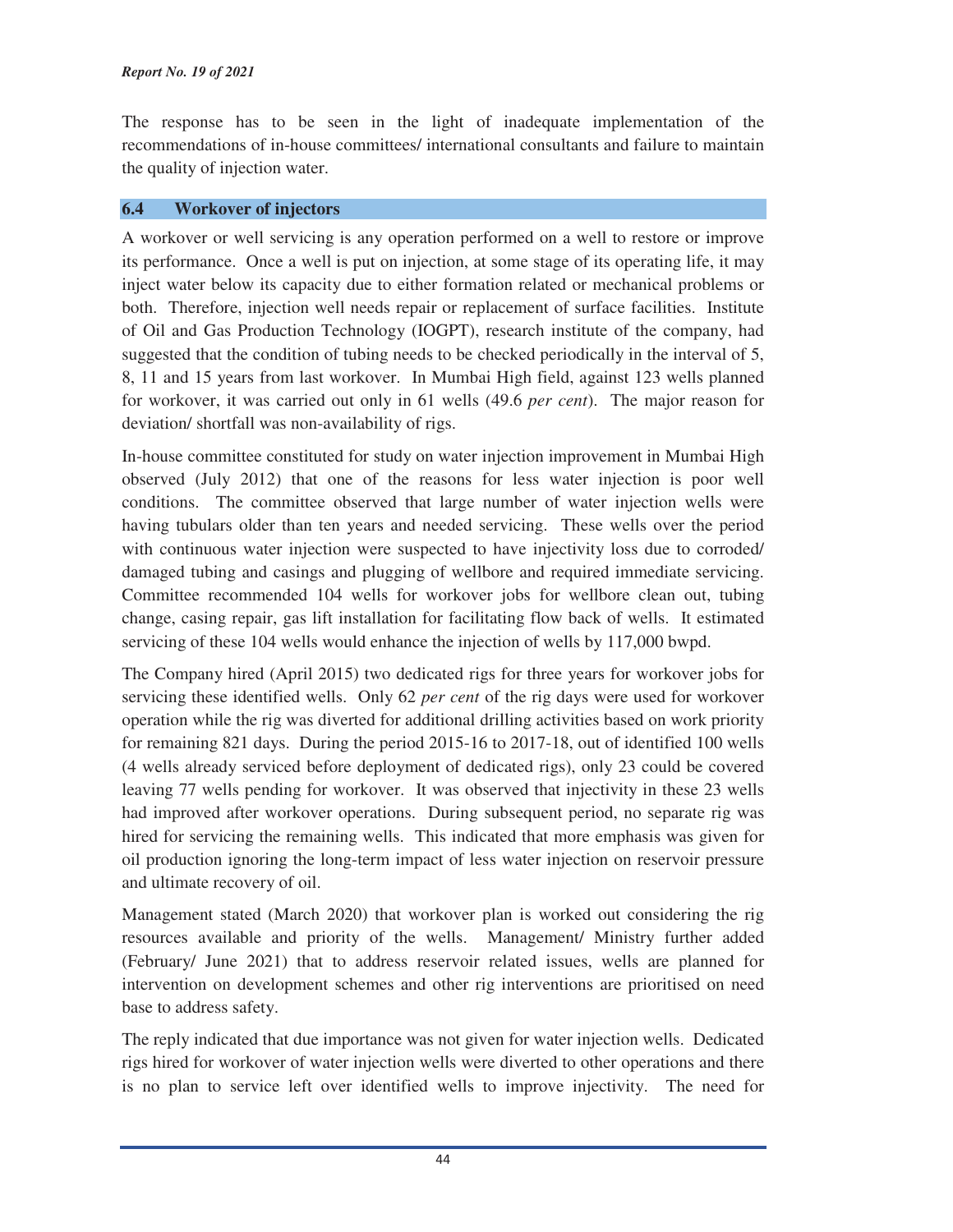servicing of wells was also emphasised in the subsequent in-house committee report (August 2014) which stated that "…*several water injector wells/ strings which are more than 20 years old and require workover job to rectify tubing leakage and/ or casing damage for effective water injection… backwash, stimulation and workover must be regularly adopted to keep the well bore clean and maintain injectivity*".

The workover plan of Neelam and Heera fields was not made available to Audit and hence, Audit is unable to verify whether the water injection wells due for workover were attended to. IOGPT had commented (September 2016) on long gap between workover of water injection wells leading to damages to tubings and increased workover costs. Of the 63 wells under injection in Heera field, 39 were not worked over even once since beginning. Of these 63, eight wells are in operation since 1991 to 2010 and the wells were worked over after a gap of 15-20 years. In Neelam field, out of 24 wells under injection, 11 have not been worked over at all, of which, nine wells were more than 17 years old.

Audit observed that injector wells were closed permanently/ temporarily due to casing damages. An injection well in Heera was closed since December 2017 due to annular valve leakage resulting in less water injection of 12,000 bwpd. Casing leak is a serious safety issue. The safety rules in Chapter XVI of Oil Industry Safety Directorate Manual lays down the stipulations for well barriers and corrective action in case of well barrier failures. Non-compliance of safety regulations could lead to serious implications. Considering the huge gap between two workover jobs and some water injection wells were not worked over since its inception, there is a need for a comprehensive policy for workover/ maintenance of water injection wells.

Management/ Ministry stated (February/ June 2021) that based on outcome of regular monitoring from injection rate, pressure recorded, survey and other reservoir diagnostic plots/ analysed studies, wells are planned for workover. If the desired quantity of water injection is not achievable/ achieved by stimulation, then well is shortlisted for workover. Management/ Ministry further stated that the audit recommendation for preparing an action plan for workover of injection wells was noted.

Management reply needs to be viewed in light of the fact that there is a long gap of 10-15 years between workover jobs of water injection wells and shortfall against the planned workover jobs.

#### *Recommendation No. 14*

*The company needs to institute a mechanism to workover these water injection wells in a timely manner and prepare action plan accordingly. This will help the company to keep water injection wells in healthy condition and ultimately to attain the goal of maintaining the reservoir pressure for increasing productivity of oil wells.*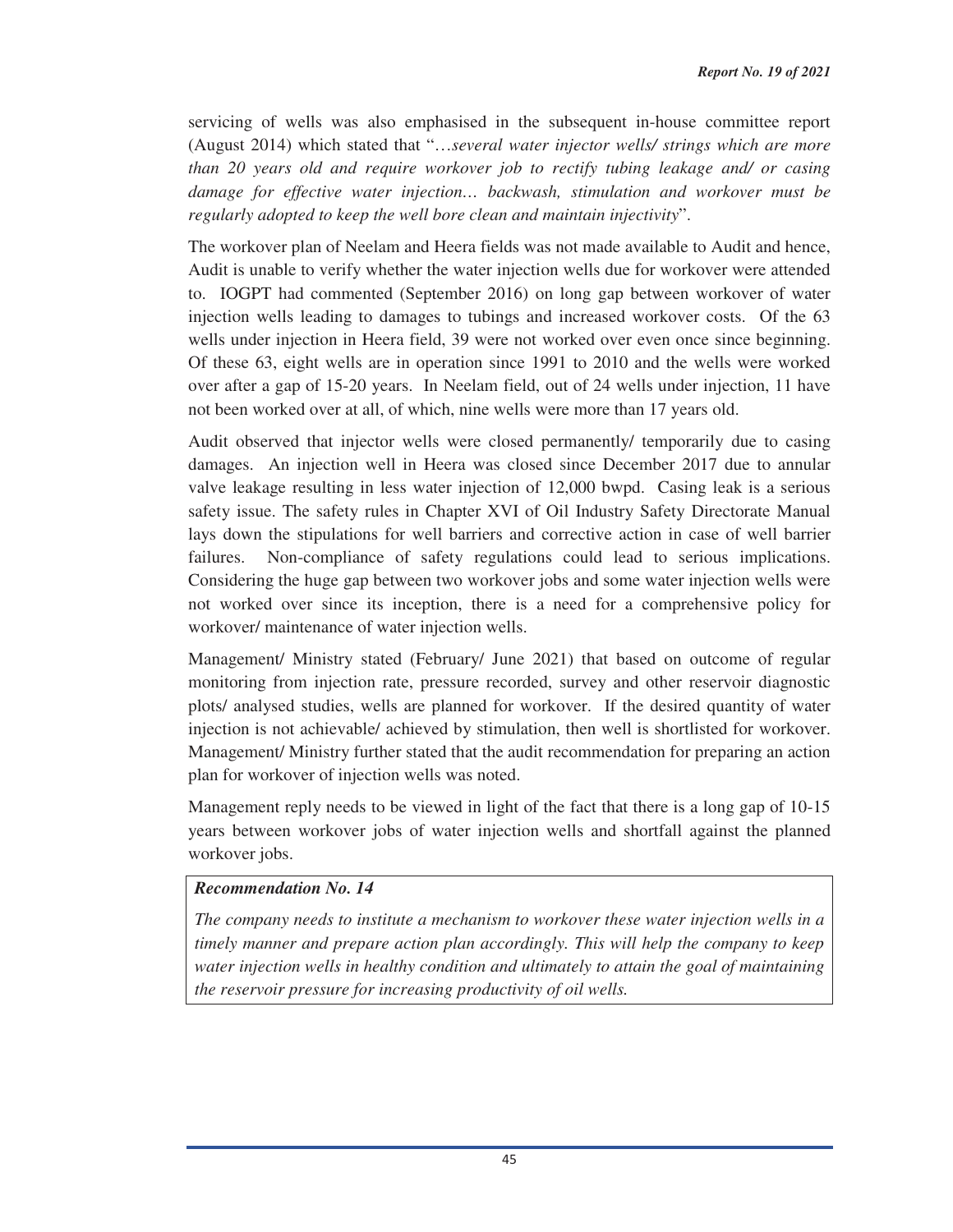#### **6.5 Stimulation jobs of injection wells**

Well stimulation<sup>33</sup> is a well intervention procedure adopted as water injection wells were prone to plugging of wellbore with scaling/ microbial growth/ residual biomass and microbial induced corrosion. Frequent stimulation job is required to maintain the desired injectivity. In the past, stimulation job in the company was strictly driven based on the resource available. An in-house committee observed (August 2014) that inadequate stimulation is one of the reasons for less water injection and recommended that procedures of stimulation jobs must be regularly adopted to maintain injectivity. Against the desired frequency of once in two years as suggested by the international consultant M/s. GCA, the frequency of stimulation was once in 5.8 years (Mumbai High) and 4.4 years (Neelam and Heera). The company reviewed (2013) its trouble shooting approach of stimulation jobs and decided to have proactive preventive approach as recommended by the consultant to make it in line with the best industry practices. Based on this, stimulation methodology with frequency of once in two years was worked out and one stimulation vessel was hired for a period of three years for western offshore.

In this regard, Audit observed that despite hiring dedicated stimulation vessel, the company, on annual basis planned less number of stimulation jobs of injection wells against the approved workload. In Mumbai High, against approved workload of 680 stimulation jobs, only 157 jobs were planned (23 *per cent*); of this only 120 jobs were carried out (18 *per cent*). Similarly, in Neelam and Heera, against the approved workload of 176 jobs, only 69 stimulation jobs were carried out (39 *per cent*). To the Audit query seeking annual plan details, Neelam and Heera stated that "*Plan of stimulation wells is not prepared and the stimulation workload in water injection wells is worked out on a continuous basis throughout the year*".

Management/ Ministry stated (February/ June 2021) that workload for stimulation jobs is optimised as per available resources and additional stimulation vessel is being hired so that focus can also be given for water injection stimulation jobs.

Reply needs to be viewed from the fact that dedicated stimulation vessel was diverted to stimulation of oil wells. The allotment of stimulation vessel resources to the water injection wells for all fields was only 3.5 *per cent* in 2016-17, 3.8 *per cent* in 2017-18 and 1.4 *per cent* in 2018-19. This showed prioritisation of stimulation of oil wells over injection wells at the cost of reservoir health.

#### *Recommendation No. 15*

*The company should review its present practice/ policy of need based approach of stimulating water injection wells to make it in line with the best industry practices. This will help in taking preventive measures before serious damage occurs to the system or wellbore and to improve injectivity of wells.*

<sup>&</sup>lt;u> 1989 - Johann Stein, mars ar breithinn ar chuid ann an t-</u> *<sup>33</sup> Stimulation jobs include acid, solvent and chemical treatments to improve the permeability of the near-wellbore formation, enhancing the injectivity/ productivity of a well.*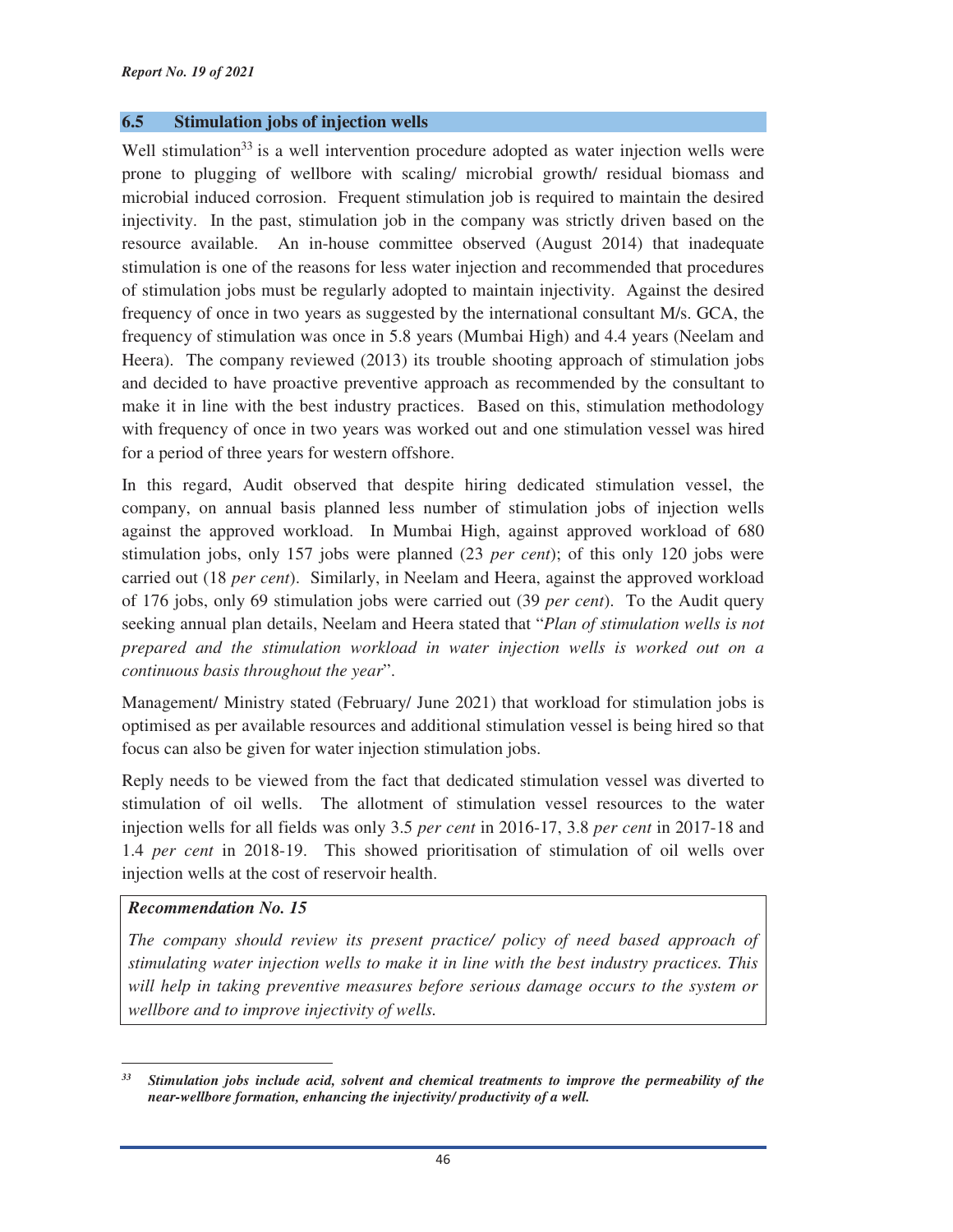#### **6.6 Backwash of injectors**

Over a period, some unwanted material like corrosion particles, dead micro-organisms, etc., get accumulated near wellbore and are required to be removed/ cleaned to improve wellbore conditions. Backwashing water injector is an additional method to remove the near wellbore damage and restore a significant amount of lost injectivity. In the backwash process, the injector is flowed back to clean up any formation damage. Samples of backwash fluid are an important indicator of quality of injected water and offer insights about the water injection process. Injector wells needs to be backwashed at regular intervals to avoid impairment of reservoir permeability or reduction in injectivity. Audit observed that there was substantial shortfall in backwash activities against plan as given in table 6.3.

| Year                                        | Mumbai High field |               | Neelam & Heera field |             |                         |  |
|---------------------------------------------|-------------------|---------------|----------------------|-------------|-------------------------|--|
|                                             | <b>Plan</b>       | <b>Actual</b> | <b>Achievement</b>   | <b>Plan</b> | <b>Wells backwashed</b> |  |
|                                             | (Nos.)            | (Nos.)        | (in percentage)      |             | (Nos.)                  |  |
| 2014-15                                     | 377               | 433           | 114.9                |             |                         |  |
| $2015 - 16$                                 | 406               | 408           | 100.5                |             | 4                       |  |
| 2016-17                                     | 366               | 344           | 94.0                 | <b>NA</b>   | 12                      |  |
| 2017-18                                     | 355               | 235           | 66.2                 |             | 4                       |  |
| 2018-19                                     | 314               | 178           | 56.7                 |             |                         |  |
| <b>Source: Data furnished by Management</b> |                   |               |                      |             |                         |  |

**Table 6.3: Plan v/s actual backwash jobs** 

It may be seen from the table that there is decreasing trend in achievement of backwash of injectors in Mumbai High fields.

**6.6.1 Mumbai High**: An internal committee observed (July 2012) that in Mumbai High, back flow of limited number of water injection wells was being done. Committee observed that out of 291 strings only 132 strings were equipped with gas lift valve and thus could be backwashed regularly; the remaining 159 strings needed gas lift valve provision and hence, the committee proposed remedial action. Status of compliance to the recommendations was not provided to Audit. A Task Force constituted in Mumbai High reiterated (October 2018) that regular backwashing of injectors has a positive impact on well injectivity and recommended backwash of injectors once in six months.

Examination of the data of water injection backwash samples furnished to Audit revealed that periodicity for backwash is more than a year per injector<sup>34</sup>. Of 334 injectors, no backwash was carried out in 26 injectors and around 158 injectors were due for backwash considering time interval of more than six months from their last backwash. Audit observed that wells where gas lift valves were not installed were overdue for backwash. In Mumbai North West platform, in 42 cases out of 77 records made available to Audit, backwash samples were not taken thereby rendering backwash process ineffective. Management did not offer any comment on non-achievement of backwash plan and details of wells which are backwash compliant.

<sup>&</sup>lt;u> 1989 - Johann Stein, mars ar breithinn ar chuid ann an t-</u> *<sup>34</sup> Injection well/ string - Injection well is a well through which water is injected into reservoir to maintain reservoir pressure. Injection well may have single string or dual strings.*